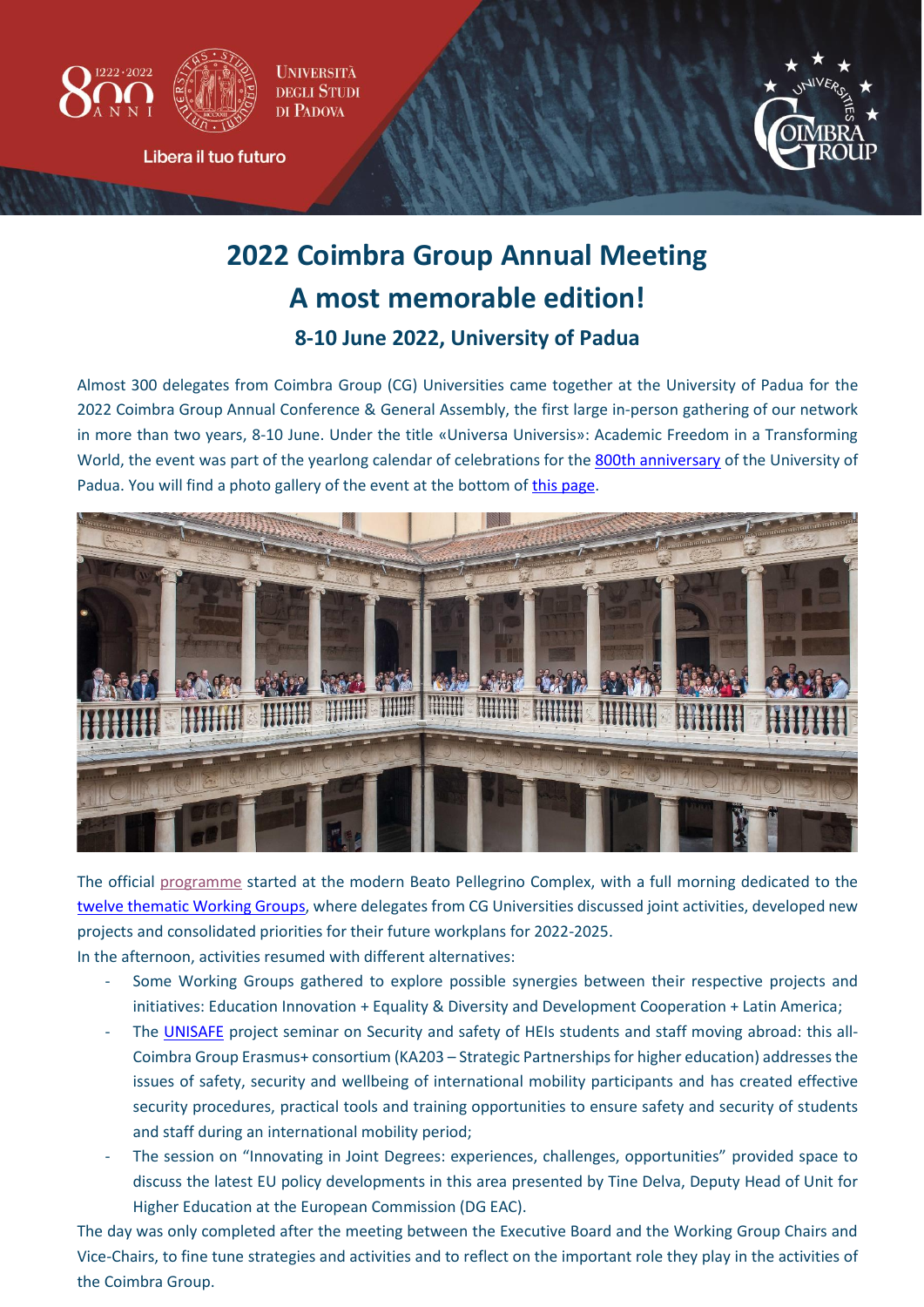

Libera il tuo futuro



#### **Public Conference «Universa Universis»: Academic Freedom in a Transforming World**



Thursday 9 June started with the Coimbra Group Annual Conference, this year dedicated to the theme "Universa Universis: Academic Freedom in a Transforming World". The conference was broadcast live and the recording is now available on th[e Coimbra Group YouTube channel.](https://www.youtube.com/watch?v=Vqj5IuRva50)

The first session, "800 years of Academic Freedom: lessons

from the past to shape the future" was introduced by a video message from Member of the European Parliament Christian Ehler, followed by an interesting discussion moderated by Telmo Pievani (Rector's delegate, University of Padova), with speakers Milena Králíčková (Rector, Charles University in Prague), László Borhy (Rector, Eötvös Loránd University, Budapest), Joanna Drake (Deputy Director-General at DG Research and Innovation, European Commission) and Gian Maria Greco (Board Member of the Marie Curie Alumni Association).

The second part of the Public Conference included the viewpoints from the Alliances of European Universities. The Chair of the Executive Board (EB) Ludovic Thilly moderated the session, with speakers from all the European University Alliances which include Coimbra Group members, around the topics of strengthening international cooperation, academic values, societal responsibility and community impact (see presentation[s here\)](https://www.coimbra-group.eu/wp-content/uploads/Presentation-Public-Conference-2nd-session-June-9th.pdf).

The speakers for this second session were:

- Dorothy Kelly, University of Granada, representing Arqus
- Raul Ramos Lobo, University of Barcelona, representing CHARM-EU
- Johnny Laursen, Aarhus University, representing Circle U.
- Jukka Kola, University of Turku, representing EC2U
- Cisca Wijmenga, University of Groningen, representing ENLIGHT
- Beatrix Busse, University of Cologne, representing EUniWell
- Stanislaw Kistryn, Jagiellonian University in Krakow, representing Una Europa
- Lenka Rovná, Charles University, representing 4EU+

In the afternoon, the Rectors' Advisory Group (composed of seven CG Rectors) met with the EB at the Archivio Antico of the University of Padova where they reflected in particular on the future strategic priorities of the association. This meeting was followed by the Closed Rector's Meeting, where the discussion revolved around the [Coimbra Group 2021-22 Policy Highlights](https://www.coimbra-group.eu/wp-content/uploads/2021-2022-CG-Policy-Highlights.pdf) and the reform of research assessment. Michael Arentoft, Deputy Head of the Open Science Unit at the Directorate-General for Research & Innovation of the European Commission, outlined the latest developments and future steps of the current EU reform process. A discussion followed on the spirit of the reform and the concrete implications for universities when signing the future EU agreement and joining the corresponding coalition to be launched this autumn.

### **General Assembly**

As usual, the programme of this annual event ended with the General Assembly on Friday morning, where the EB Chair Ludovic Thilly presented the annual report, which also includes the CG Office report presented by Director Emmanuelle Gardan. The Chair of the Administrative and Financial Committee Markus Gelhoet (University of Göttingen) and treasurer Luca Verzichelli (EB, University of Sienna) explained the budget and accounts. The General Assembly ratified the finances and approved revised statutes for the association.

Also during this session, the Chairs/Vice-Chairs of all 12 Working Groups presented their [main highlights and](https://www.coimbra-group.eu/wp-content/uploads/GA_WG-Highlights-PADOVA_2022.pdf)  [priorities](https://www.coimbra-group.eu/wp-content/uploads/GA_WG-Highlights-PADOVA_2022.pdf) for the next three years and the General Assembly formally approved the Working Groups work plans. Dorota Malec (Jagiellonian University in Krakow) and Efrem Yildiz Sadak (University of Salamanca) were re-elected for a second mandate at the Coimbra Group Executive Board. Rector Margareth Hagen (University of Bergen) was appointed new member of the Rectors' Advisory Group.